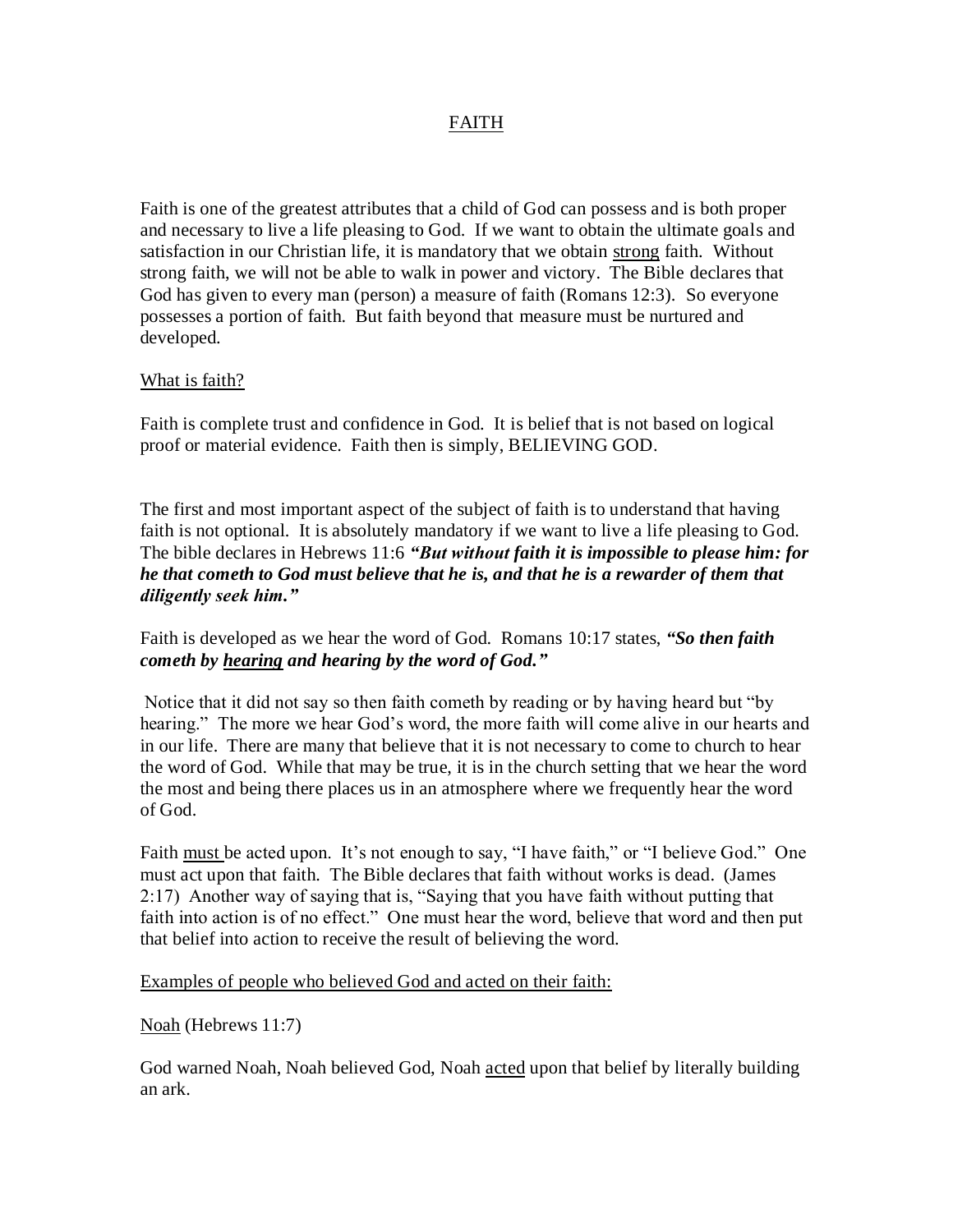Abel: (Hebrews 11:4)

It was by faith that Abel offered unto God a more excellent sacrifice than Cain.

Abraham (Hebrews 11:8-9)

God spoke to Abraham to go to another country. He believed it was God, then acted upon that belief and moved to that country without even knowing exactly where he was going.

Sara: (Hebrews 11:11)

By faith Sara received strength to conceive a child when she was past childbearing age.

Hebrews 11 mentions many others examples.

Faith is the most important part of the Christian armour. (Ephesians 6:16) "Above all, taking the shield of faith wherewith ye shall be able to quench all the fiery darts of the wicked."

It takes faith to be saved because we are saved by faith. (Ephesians 2: 8-9). Everyone that believes in God is not necessarily saved. When you believe that there is a God, then you must accept him by faith. (You cannot see him with the natural eye; therefore, if you accept him, it is by faith.)

It takes faith to be an overcomer. (I John 5:4). There are literally thousands of people who are merely professing to be Christians. In this time of lukewarmness, hypocrisy, religiosity and "forms of Godliness." the only way one can truly walk in victory and power, is by faith. It takes faith in God to live righteously, godly and soberly in this present world.

## Unbelief/Doubt is the opposite of faith:

Faith moves the hand of God where doubt prohibits the hand of God to move in the believer's life. The Bible states that in some cities, Jesus could do no works because of their unbelief. This is not to say that because people doubted and had unbelief made Jesus any less able to perform – it did not. But, where doubt and unbelief are, God is prohibited to perform simply because faith is what moves him towards us. God honors faith.